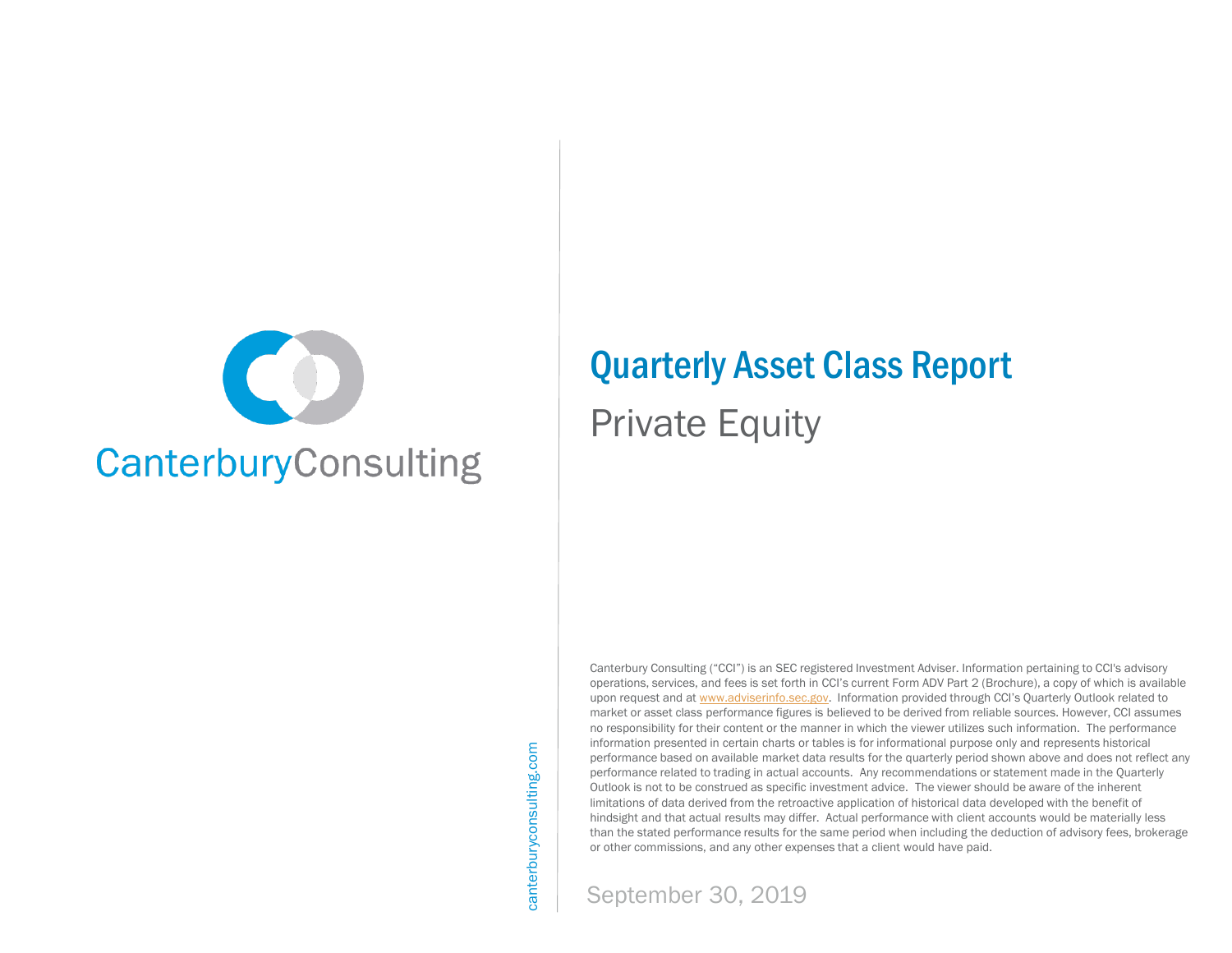## **Role in the Portfolio Private Equity Private Equity**

Canterbury Consulting recommends a diversified portfolio of private capital strategies. Consistently committing to private capital drives long-term asset growth, net of inflation, by taking advantage of the illiquidity premium derived from inefficient markets and superior manager selection.

- Canterbury blends strategic and opportunistic approaches to construct private capital portfolios that are diversified by sector, geography, and vintage year.
	- Strategic: Using various market inputs to form a baseline, we create a recommended model portfolio allocation.
	- Opportunistic: We combine top-down and bottom-up analysis to achieve excess risk-adjusted returns through market intelligence and superior manager selection.



- Over a full market cycle, private equity is intentioned to generate above-market returns commensurate with risks associated with the asset class (i.e., illiquidity, time horizon, etc.).
- Given the length of the time required to deploy capital and constant evolution of the opportunity set, investors in private equity must commit consistently across cycles and avoid "market timing" in order to generate returns.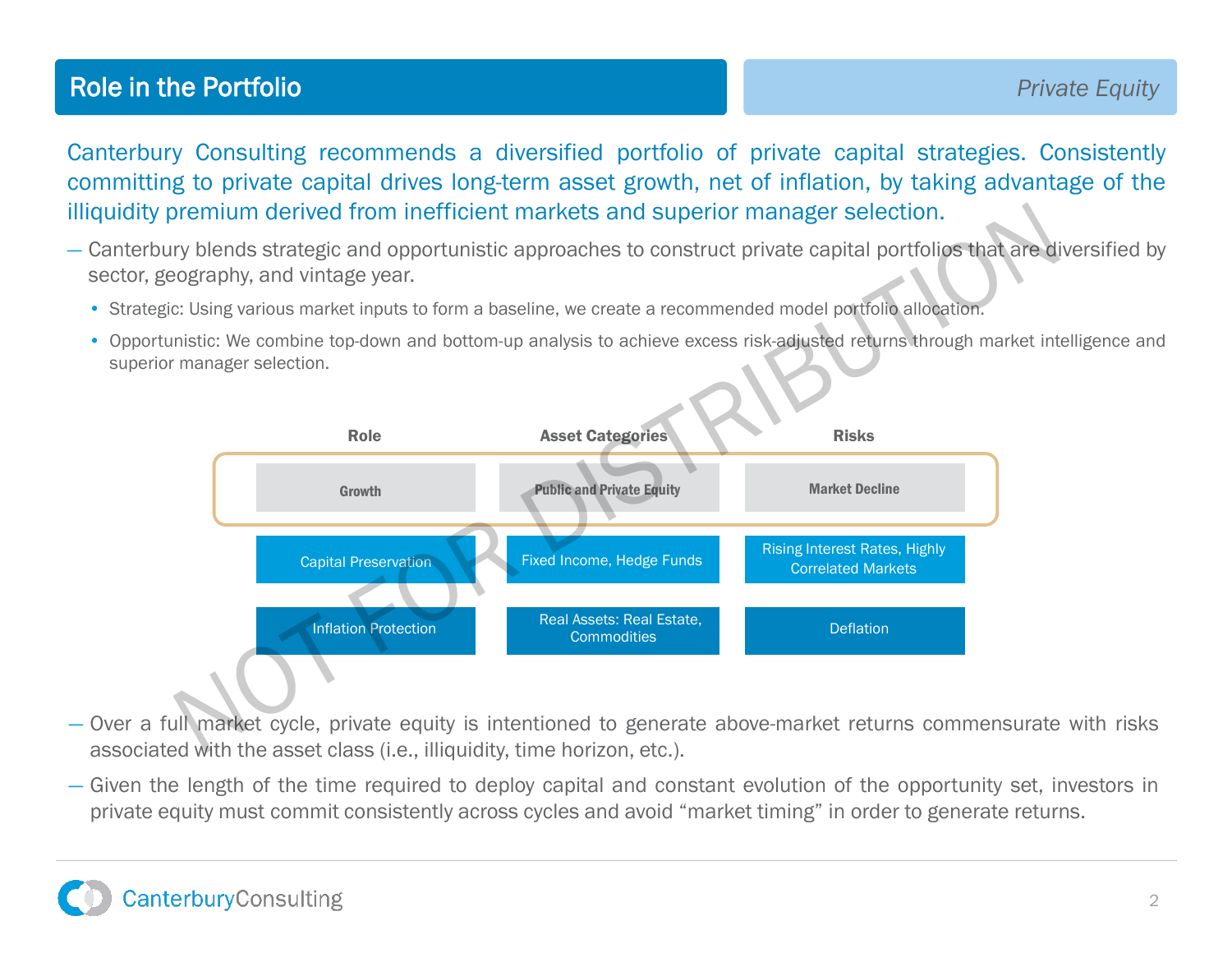### U.S. Private Equity Valuation Overview



#### *Private Equity*

- U.S. median private equity buyout multiples have been on an upward trend since 2015, now slightly exceeding 2014 levels. The strength of public markets in 2019, as well as increased levels of private equity commitments and competition, continue to apply upward pressure on buyout multiples, leading to a higher proportion of deals priced above 15x. Additional factors that have contributed to the run-up in private equity multiples include:
	- ― High levels of low-priced debt in the private equity market: The continued attractive lending terms, as can be seen through the Fed's accommodative monetary policy, have been an instrumental part of private equity transactions. Increased equity dollars have also been important, as investors are seeking higher yielding investments and increased diversification. This has contributed to higher debt levels from prior years.
	- ― Increased fundraising activity in the buyout space: The increased dollars raised and current level of dry powder have increased the competition for assets throughout the private equity markets, propelling deal multiples upward. In Q3 alone, Blackstone and Vista Equity Partners closed on their latest flagship buyout funds, raising over \$40 billion of combined commitments.
	- **Pursuit of higher growth sectors: PE firms have** been investing more capital in higher growth sectors, such as IT and healthcare, which trade at higher multiples.

*Source: PitchBook Q3 2019 U.S. PE Breakdown \*2019 figures are through 09/30/2019*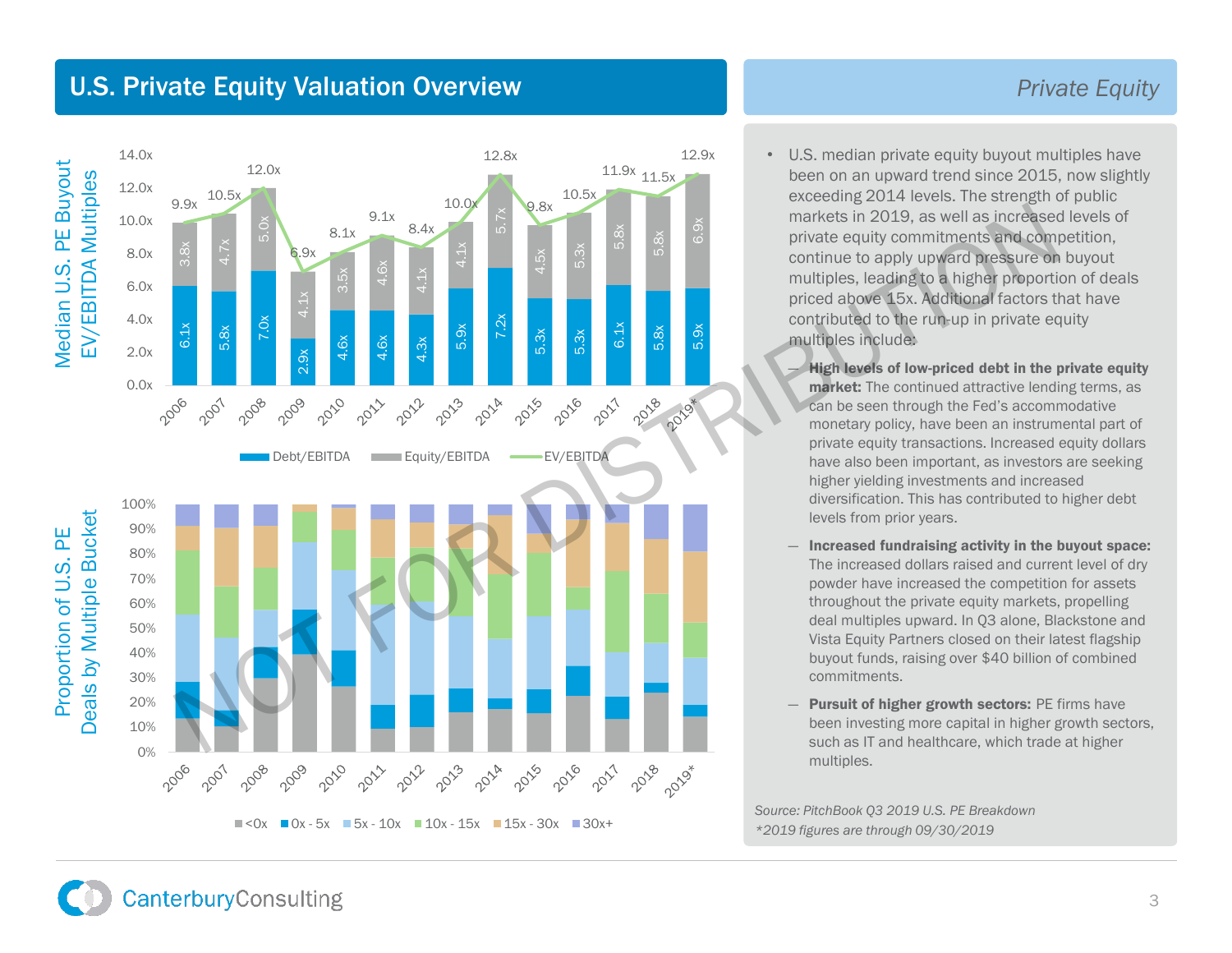### Private Equity Fundraising Activity *Private Equity*



• The number of global private equity funds raising capital has steadily decreased between 2014 and 2019 while the average fund size has increased from \$689 million to \$1.4 billion over this same time period. This has been partially driven by a number of large fund closings, but also the shift of large LPs, such as public pensions, to consolidate their GP relationships.

As of the end of the quarter, venture funds comprised approximately 41% of total global private equity funds in market, followed by buyout and growth/expansion funds, which accounted for one-third of funds in market. However, buyout and growth/expansion funds accounted for almost 60% of the total capital targeted.

#### *Source: PitchBook*

*Private equity funds include: buyout, growth/expansion, diversified private equity, mezzanine, secondaries, co-investment, restructuring/turnaround, venture capital, private debt, energy, real estate, and fund of funds*

*\*Figures are through 09/30/2019, unless otherwise noted*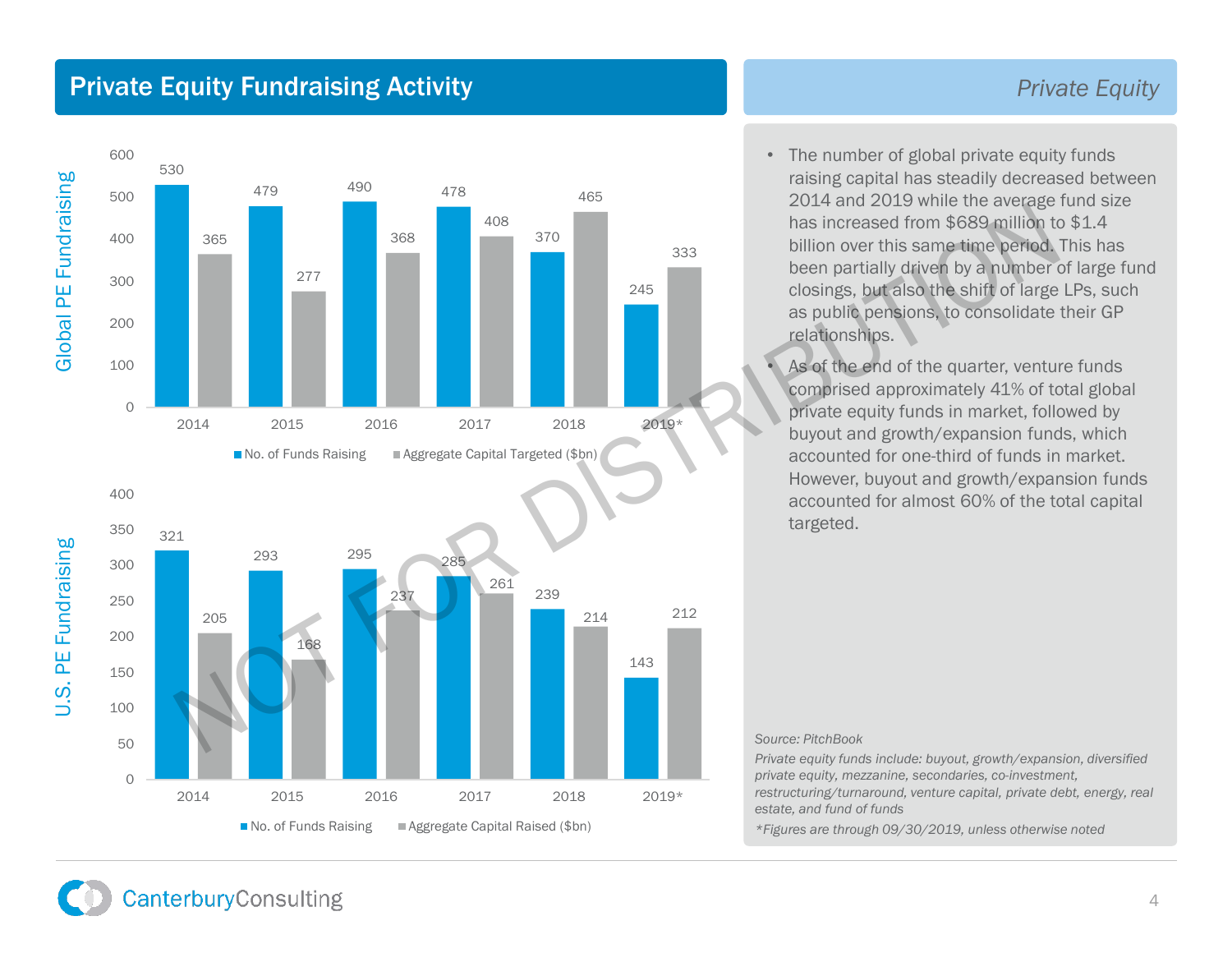### Global Private Equity: Performance and Dry Powder

#### 600 Annual Global Private Equity Net Annual Global Private Equity Net Cash Flow: 2000 to Q3 2018 Cash Flow: 2000 to Q3 2018 500 400 Accounting the spectrum of provide equity funds late in their functions and the internet functions and the contributions will<br>expected.<br>
The example of the contributions will be a contributions will be example to the contr 300 200 100 0 -100 -200 -300 -400<br>200<sup>0</sup> Capital Called up (\$bn) Capital Distributed (\$bn) ——Net Cash Flow (\$bn) Share of Global Private Equity 1,400 Share of Global Private Equity Dry Powder by PE Fund Type Dry Powder by PE Fund Type 1,200 1,000 800 600 400 200 0 Dec-09 Dec-10 Dec-11 Dec-12 Dec-13 Dec-14 Dec-15 Dec-16 Dec-17 Dec-18 Mar-19  $\blacksquare$  Buyout  $\blacksquare$  Venture Capital  $\blacksquare$  Growth  $\blacksquare$  Other Private Equity\*

- LPs have experienced positive net cash flow for the eighth consecutive year, which is indicative of the strong exit activity among private equity funds late in their fund life. More recent fund vintages are seeing opportunities to exit out of their positions earlier than expected.
- Despite the continued trend of positive net cash flow to LPs, contributions will likely increase commensurate with the levels of dry powder and the increasing number of mega funds either closing or coming to market.
- As of the end of Q1 2019, private equity dry powder is approaching the \$1.3 trillion mark.
- 59% of total dry powder is currently allocated to buyout funds, followed by venture (19%) and growth (17%) funds.

*Source: PitchBook 2019 Global Fund Performance Report; bottom chart reflects data as of 03/31/19*

*\*Other Private Equity includes balanced, co-investment, co-investment multi-manager, direct secondaries, and turnaround funds*

### *Private Equity*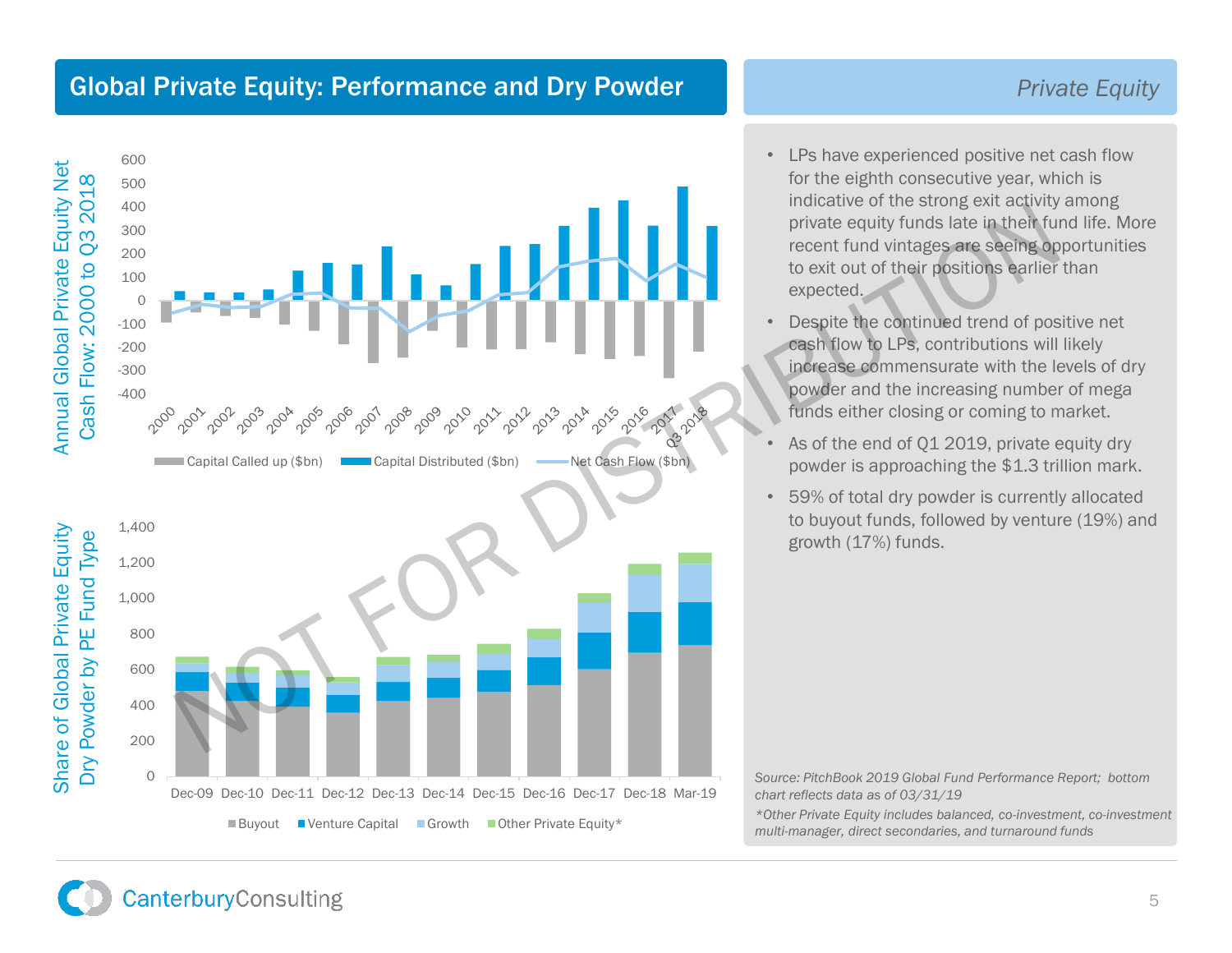### U.S. Private Equity Deal Activity



#### *Private Equity*

- Throughout Q3, the number of private equity deals closed kept pace with 2018 levels. Private equity deal flow should be expected to continue at this pace given the current fundraising environment.
- Increased levels of dry powder, coupled with elevated multiples, have prompted GPs to focus on downside protection and distinct value-add capabilities when sourcing prospective deals.

Add-ons continue to account for over two-thirds of all buyout activity as of Q3, with PE firms focusing on the lower middle market as a source of add-on opportunities. Add-on acquisitions typically have more attractive entry prices and are often acquired to drive operational improvements, as well as blend down the total purchase multiple.

• In connection with high buyout entry multiples, GPs have continued to emphasize operational improvements rather than financial engineering or multiple expansion as a means of driving performance.

*Source: PitchBook Q3 2019 U.S. PE Breakdown \*2019 figures are through 06/30/2019*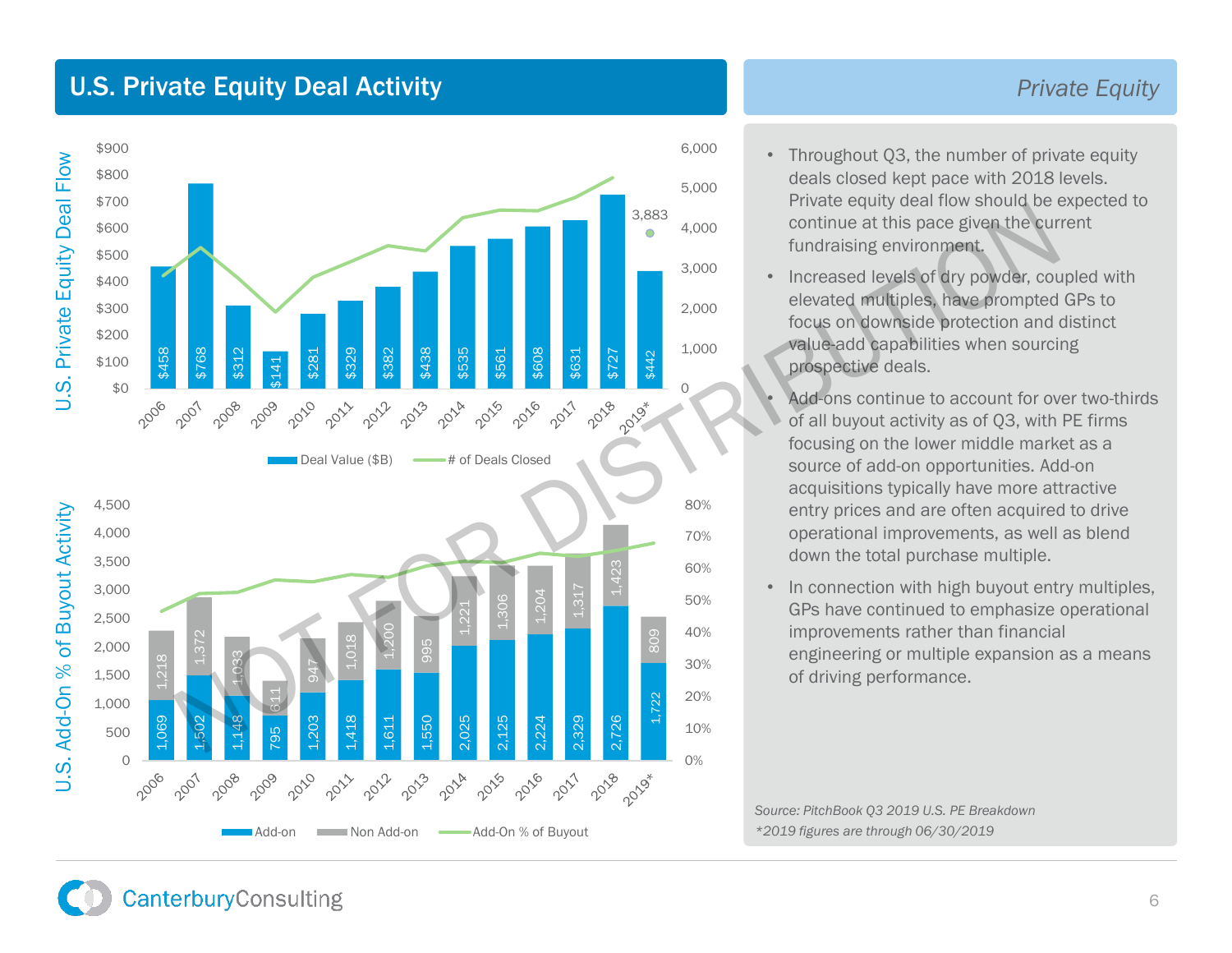### U.S. Private Equity Deal Activity



#### *Private Equity*

- As of Q3, nearly half of private equity deal activity in the U.S. comprised deals valued at \$100 million to \$500 million. Despite the lower-than-usual proportion of deal flow in excess of \$1 billion during the quarter (only 18% versus 33% a year ago), we should expect deal volume in this size range to increase over the next few quarters, especially given the closes of Blackstone and Vista's flagship buyout funds this quarter. One mega-deal that is expected to close next quarter is the \$8.4 billion take-private deal of Genesee & Wyoming.
- The B2B and B2C sectors continue to be attractive sectors to invest in among PE firms, accounting for over half of total deal value (in dollar terms). This is well above the 39% share experienced in the previous quarter.
- A growing sector for private equity deal activity has been financial services. What makes this sector appealing, from both a debt and equity perspective, has been the recurring revenue and high free cash flow characteristics inherent in these companies' business models.

*Source: PitchBook Q3 2019 U.S. PE Breakdown 2019 figures are through 09/30/2019*